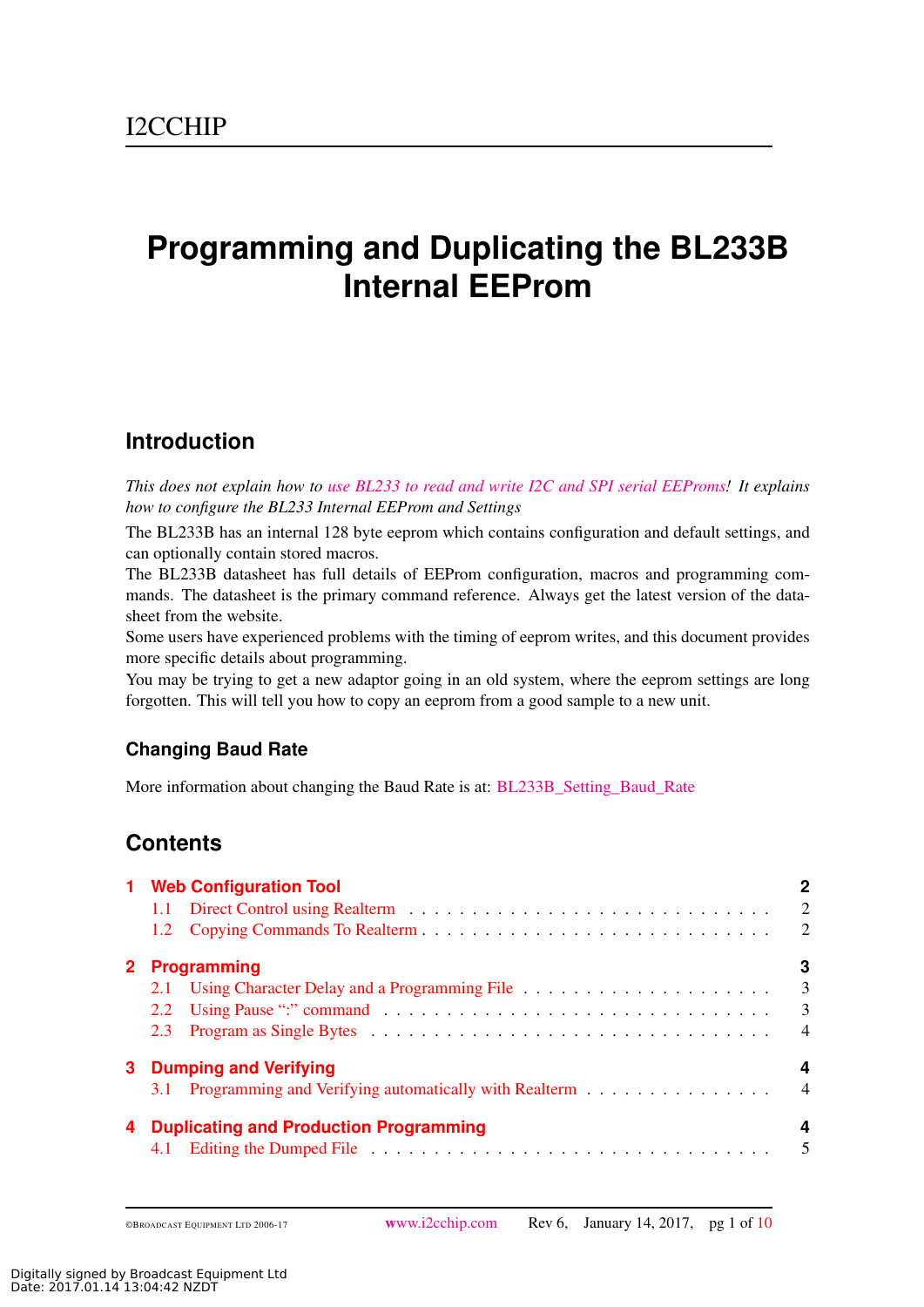|   | <b>I2CCHIP</b><br>Programming and Duplicating the BL233B Internal EEProm |                |
|---|--------------------------------------------------------------------------|----------------|
|   | 4.2                                                                      | 5              |
| 5 | <b>Special Pins Mode</b><br>5.1                                          | 5<br>5         |
| 6 | <b>EEProm Data Corruption</b>                                            | 6              |
| 7 | <b>Restoring the EEProm to Factory values</b>                            | 6              |
| 8 | <b>Unique Identifiers, Serial Numbers, and Calibration Coefficients</b>  | 7              |
| 9 | <b>Macro Programming</b>                                                 | $\overline{7}$ |
|   | 9.1                                                                      | $\overline{7}$ |
|   | 9.2                                                                      | $\overline{7}$ |
|   | 9.3                                                                      | 8              |
|   | 9.3.1                                                                    | 8              |
|   |                                                                          | 8              |
|   | 9.4                                                                      | 8              |
|   | 9.4.1                                                                    | 9              |
|   | 9.5                                                                      | 9              |
|   | 10 BL233 Versions                                                        | 9              |
|   |                                                                          | 9              |
|   | <b>11 Revision History</b>                                               | 10             |

# <span id="page-1-0"></span>**1 Web Configuration Tool**

There is now a web tool to help you create and change EEProm settings and macros.

[www.i2cchip.com/i2c\\_front\\_panels/BL233\\_EEPROM\\_Configurator.html](http://www.i2cchip.com/i2c_front_panels/BL233_EEPROM_Configurator.html)

It will generate the command strings to send to the BL233. You can copy the command strings it generates into Realterm's send tab. Alternatively you can copy to a command file to send during configuration or for some other purpose.

## <span id="page-1-1"></span>**1.1 Direct Control using Realterm**

- Only from Internet Explorer
- Install Realterm 2.0.70X or higher, as this has an extra activeX to support IE control.
- You will need to make www.i2cchip.com a Trusted Site in the internet security options.

## <span id="page-1-2"></span>**1.2 Copying Commands To Realterm**

Copy the strings for the configuration changes you want to make into a text file. (by default we use ".i2c" as an extension for these command files). In Realterm, set the character delay to 10, and send the command file.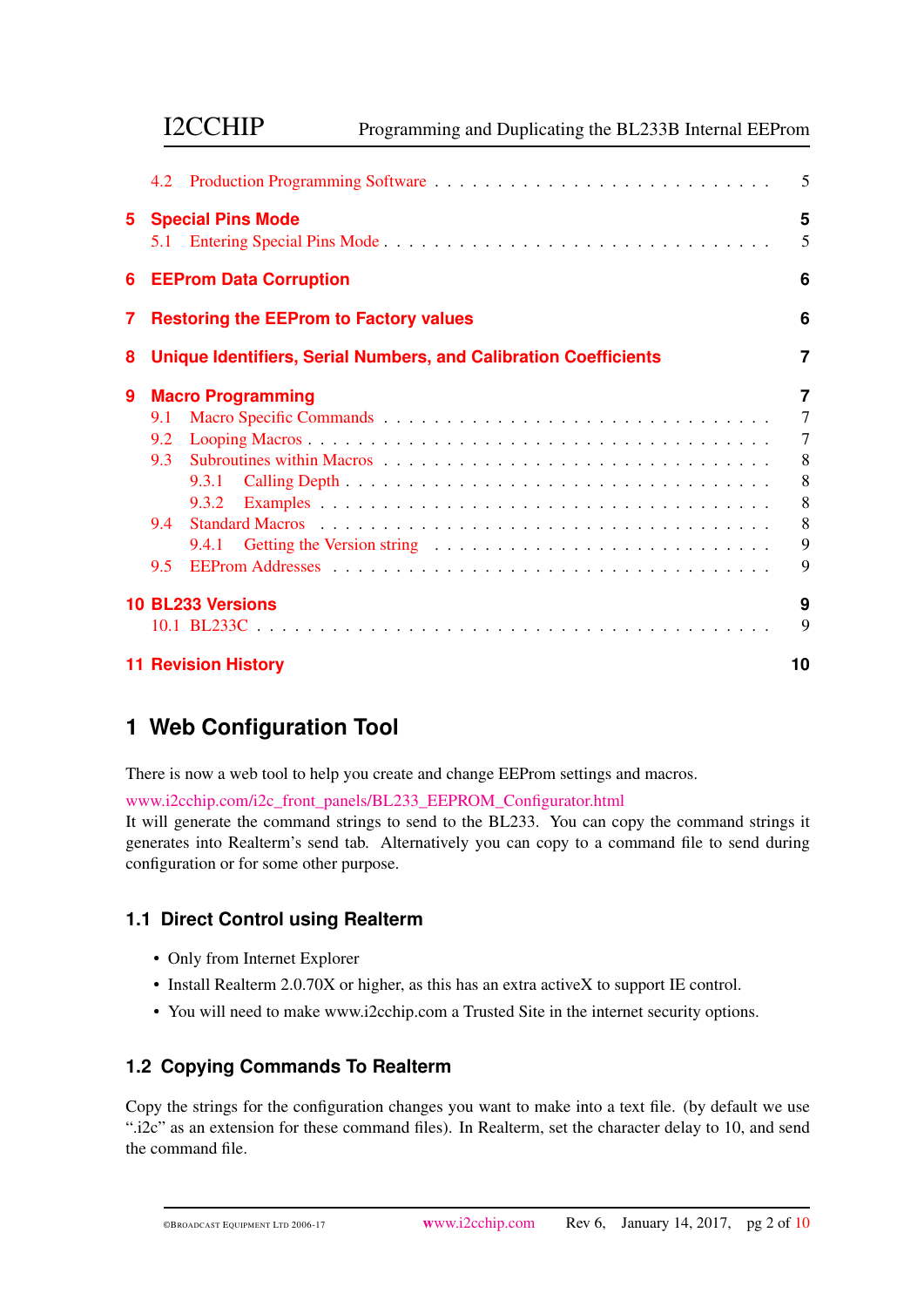# <span id="page-2-0"></span>**2 Programming**

#### *Programming VDD range: 3.0 - 5.5V*

Any byte in the EEProm can be written. Writes to each byte take 10ms. During this period, the BL233B cannot process characters and will simply lose any that are sent to it. This can easily corrupt the programming sequence. Each byte is written immediately the second hex data character is received.

*Most EEProm settings such as baud rate, only have an effect at power on or reset The EEWr\_Protect bit in fSerial will prevent any further eeprom writes, unless "special pins mode" is used.*

## **Timing Problem Symptoms**

If you can program a single byte interactively from the keyboard, but multi-byte sequences are unreliable, this is likely a timing problem. If the BL233 appears dead after programming it you may need to use [Special Pins Mode](#page-4-2) to reprogram it. See also [EEProm Data Corruption](#page-5-0)

There are several approaches to reliable programming:

- [Using Character Delay and a Programming File](#page-2-1)
- [Using Pause ":" command](#page-2-2)
- [Program as Single Bytes](#page-3-0)

## <span id="page-2-1"></span>**2.1 Using Character Delay and a Programming File**

The easiest (and recommended) approach is just to pad every character sent with a 10ms delay. This guarantees no problems. Handshaking does not need to be working, and you can write the whole eeprom array at once if you want, without worrying about the buffer size.

- Put all the eeprom programming commands into a text file
- Send from Realterms "Send" tab.
- You can set the delays from the command line, and even send the file directly from the command line.

Realterm chardly=10 flow=2 sendfile=eedata.txt

## <span id="page-2-2"></span>**2.2 Using Pause ":" command**

The pause ":" command makes the BL233B wait until it receives a linefeed before actioning the characters in the buffer. Precede the programming sequence with colon, ":" . Programming does not begin until a linefeed is received.

#### :V 60D0 454647484950<LF> ~<60ms delay before next char>

- Programming sequence must fit in the buffer (Buffer is 48 chars, so 16 bytes max per sequence)
- After the linefeed, you must not send any characters for 10ms per byte programmed

This is ideal for programming interactively from the keyboard or "send string" in realterm. For programming in production the character delay method is preferred.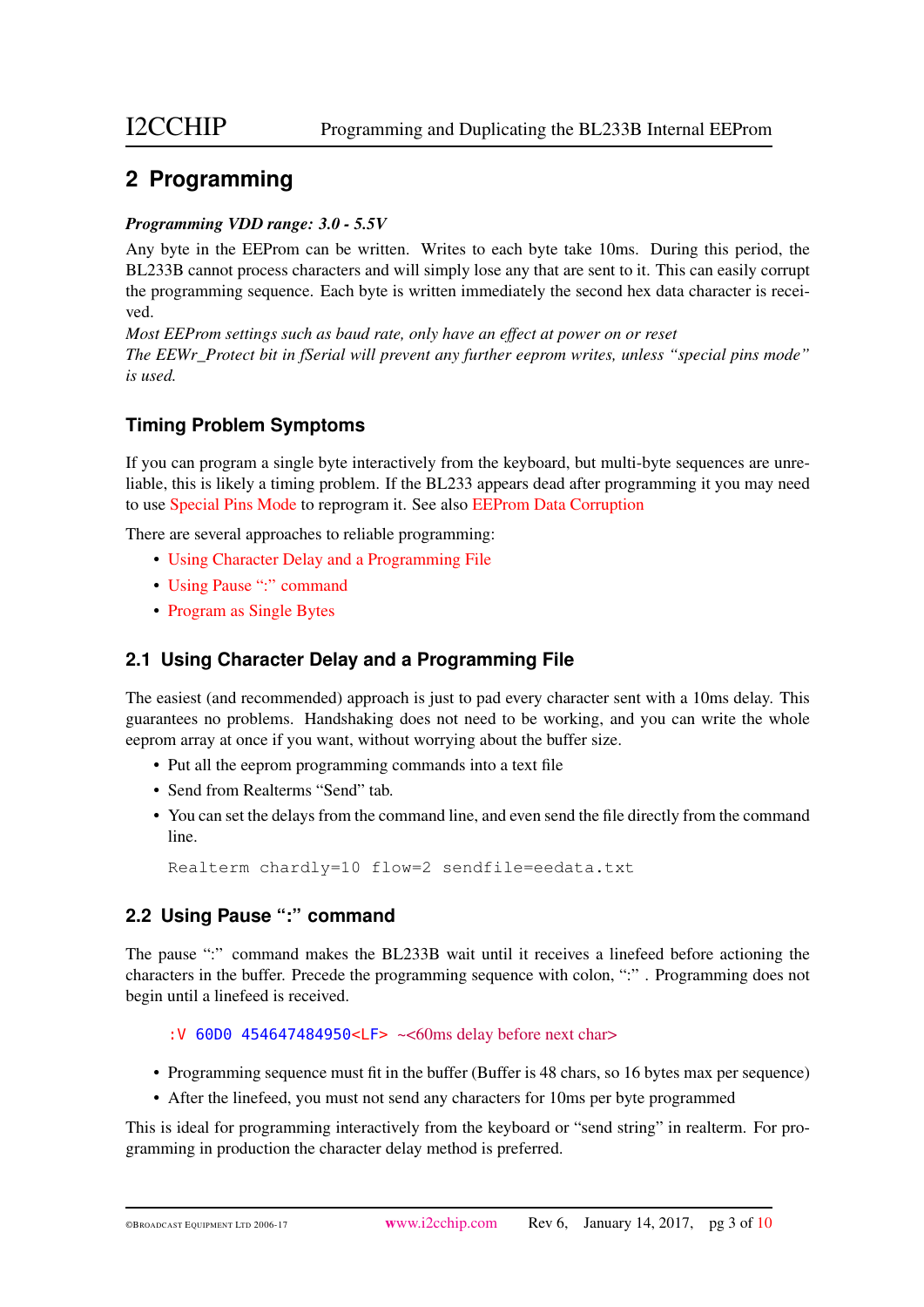#### <span id="page-3-0"></span>**2.3 Program as Single Bytes**

If you are setting the eeprom from a computer program, then rather than sending a single V, then a block of bytes for the eeprom, and trying to somehow delay the characters as they are sent, you may find it is better to just send a complete program command for each individual byte, with a delay between. This has the advantage that any delay corruption only affects that single byte of eeprom, and doesn't corrupt every subsequent byte.

# <span id="page-3-1"></span>**3 Dumping and Verifying**

The U command dumps the *whole* EEProm as hex. Dumps start at F7 (fserial), not at address 0. You can capture the dump manually from the "Capture" tab in Realterm.

After capturing the file *DO NOT OPEN IT*. As soon as you open it with an editor it will be changed. Rename the file, eg "eedump\_ok.txt"

Now make a copy of this file, and edit this copy. Use the original, unedited file for doing file compares (below)

## <span id="page-3-2"></span>**3.1 Programming and Verifying automatically with Realterm**

If the programming file has a U command at the end then realterm can capture the dumped data. Realterm can do both automatically.

realterm chardly=10 flow=2 sendfile=eedata.txt capsecs=2 capquit=eedump.txt

Now eedump.txt has the whole eeprom data. By comparing this file with one captured from a known good unit you can verify. If you try to use the dos command FC (file compare) you will discover that it is useless in batch files as it does not return a result code. Get cmp.exe in the "unxutils" package instead. Note as above that if you edit (or even open with some Microsoft programs) "eedump\_ok.txt" will be changed (reformatted, EOF added etc) and it will not compare correctly.

cmp.exe -c eedump.txt eedump\_ok.txt

Putting these two together into a batch file will make a quick programming tool.

# <span id="page-3-3"></span>**4 Duplicating and Production Programming**

If you are changing eeprom configurations or . Sometimes you will find yourself trying to get an existing system working, where the original engineer has gone, and knowledge of how the I2C2PC adaptors was configured has been lost.

Production programming consists of

- Dump the contents of the eeprom from a good sample unit (se[eDumping and Verifying\)](#page-3-1) into a file.
- Copy this file, and edit the copy to add the required simple programming commands to the beginning.
- Program (se[eProgramming\)](#page-2-0) this into all new BL233's or I2C2PC's.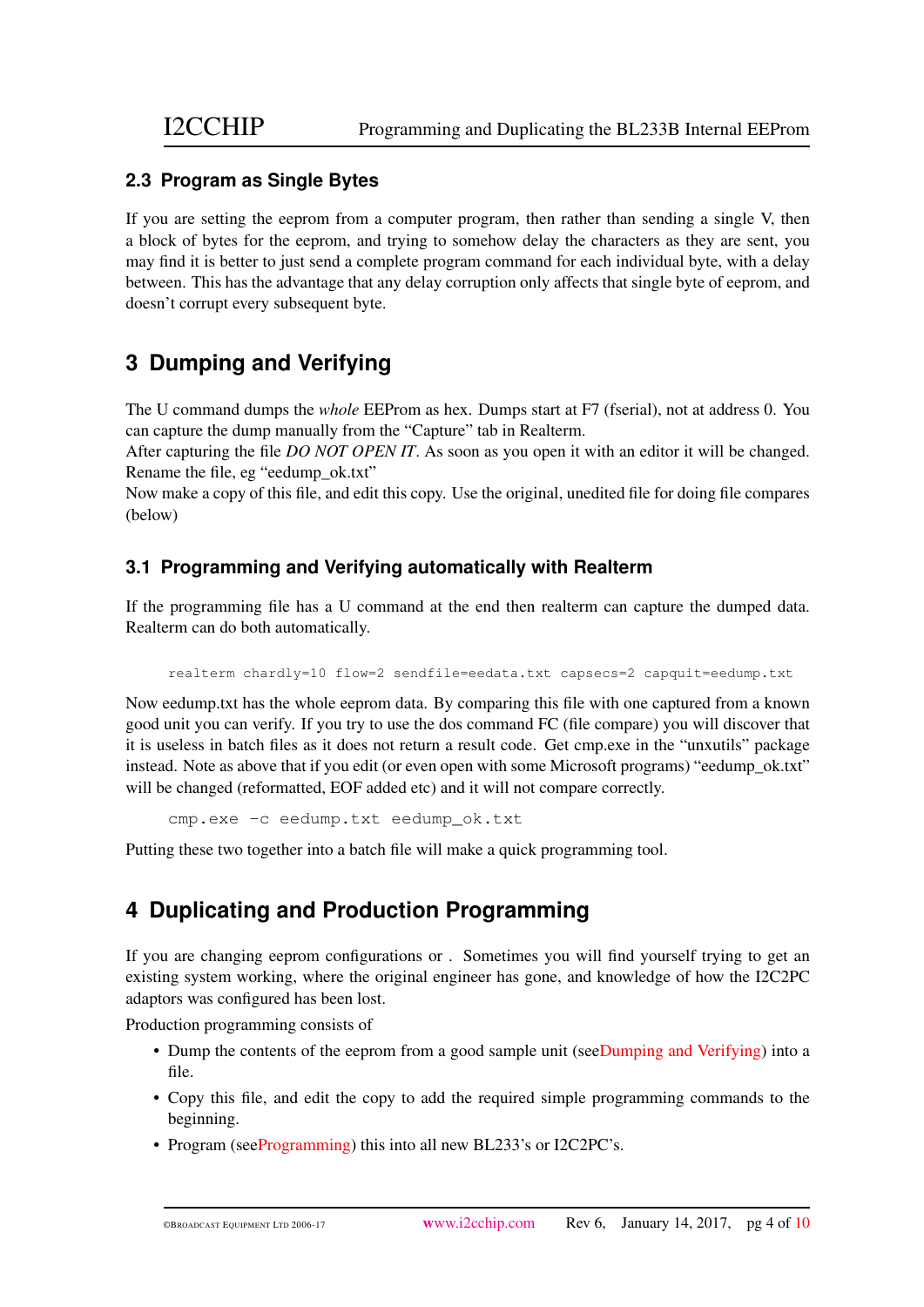#### <span id="page-4-0"></span>**4.1 Editing the Dumped File**

When you have captured the eeprom dump you can edit a copy to add

#### V F708

to the start, and

#### U

to the end of the file. See ["bl233b\\_factory\\_eeprom\\_settings.dat"](http://www.i2cchip.com/pdfs/bl233b_factory_eeprom_settings.dat)

The file is just plain text. The BL233 will ignore spaces and line breaks. Just ensure that your editor does not put any line breaks where they would split a pair of hex digits.(ie you should have an even number of hex chars on each line). Note warning above not to open or edit the dump file itself, but only a copy. You need the virginal dump file for doing file compares.

Be careful using Notepad, and don't try to use Word or Wordpad. It is best to use a programmers editor.

#### <span id="page-4-1"></span>**4.2 Production Programming Software**

There are many ways to make a programming system. All they have to do is dump the file with a 10ms per character delay.

It is simple to use the commands above in a batch file to achieve this. An example production batch file is given in [bl233b\\_factory\\_eeprom\\_settings\\_examples.zip.](http://www.i2cchip.com/pdfs/bl233b_factory_eeprom_settings_examples.zip) You will need to edit it for your file names, paths, and com port number. Some utilities are included, but you may need to get up to date versions from the net.

# <span id="page-4-2"></span>**5 Special Pins Mode**

Special Pins Mode may be able to rescue you from:

- Baud Rate set to something you can't talk to
- Start-up macro has and endless loop or crash preventing BL233 from ever reaching command mode.
- EEWr\_Protect bit of fSerial has been set, preventing any further writes of eeprom.

In Special Pins Mode the baud rate and fSerial are in their factory state (57,600bd), and the start-up macro does not run. You will not get the hello message, as this is the start up macro. *Special Pins Mode does not restore the default eeprom settings, it only allows you to regain control so you can rewrite them from file.*

## <span id="page-4-3"></span>**5.1 Entering Special Pins Mode**

*For BL233B it is only necessary to pull either Pin 5 (INT) to 0V or All of Pins1,2,17,18 to 0. Future versions will behave as described below. On I2C2PC, join pins 3 and 5 of I2C Bus#1.*

To enter SPM, force all of pins 1,2,17,18, and 6 to 0V, during and 500ms after reset / power on. These pins should be pulled up if unused, to prevent accidental entry to SPM. For surface mount devices you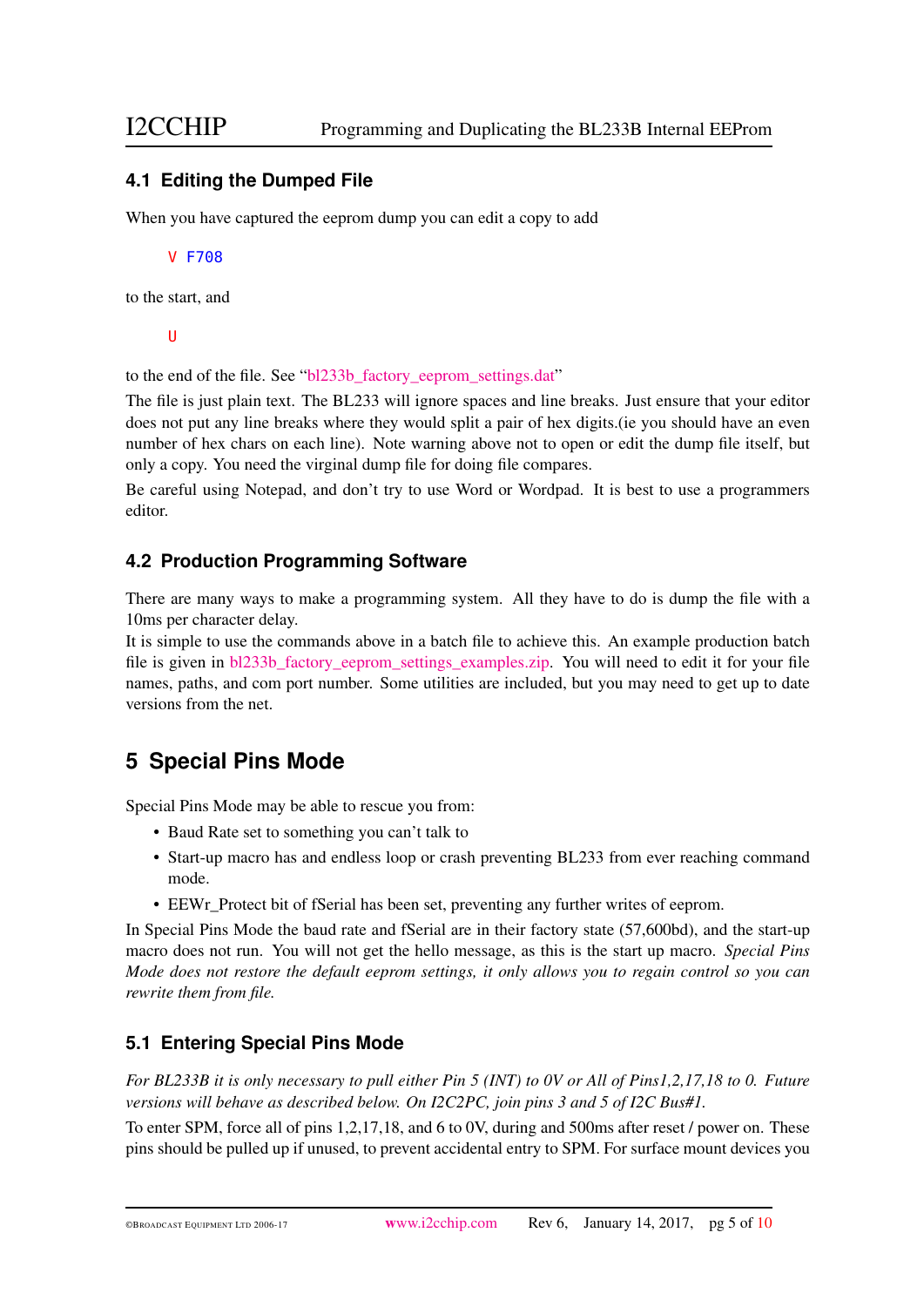may like to ensure that there is some way to access these pins if SPM is needed, eg pcb test points. This can be done through the I2C connectors on the I2C2PC adaptor. These pins are SDA1, SCL1, SDA2, SCL2, IRQ on the I2C2PC adaptor. On the I2C2PC adaptor you can make a special cable or use a hub connector that plugs into I2C bus#1 and I2CBus#2 and shorts the I2C cable pins 1,3,4,5 together.

# <span id="page-5-0"></span>**6 EEProm Data Corruption**

There have been a couple of reports of corrupted eeprom data. To avoid this we recommend:

- Make sure you have proper and adequate power supply bypassing especially the 100nF capacitor *at* the power pins.
- PCB: Crystal tracks are short, and the ground tracks from crystal capacitor is short and clean.

If your system is doing eeprom writes during its normal operational life (ie not a one-time factory configuration) .

- Make sure the 10ms/byte timing is *actually* being complied with. Otherwise corruption is expected.
- Don't write unless you need to. Dump the eeprom, check if changes are needed and only write if needed.
- After writing is done, park the EEProm data pointer to an unused location with the command "VA05FM". Note that the dUmp command leaves the pointer parked.

If your system is not doing eeprom writes during its normal operational life, and you experience eeprom corruption:

• At startup, park the EEProm data pointer to an unused location with an eeprom dump or the command "VA05FM"

## <span id="page-5-1"></span>**7 Restoring the EEProm to Factory values**

The file "bl233b factory eeprom settings.dat" contains the data and commands to rewrite the whole eeprom to the factory state, then dump the eeprom. As described above, you may need to be in "special pins mode". The following command will send the reprogram the bl233b, and save a dump of the eeprom afterwards, all on one line. (Set the port number for your system)

```
"c:\program files\realterm\realterm" port=1 chardly=10 flow=2
     sendfile=bl233b_factory_eeprom_settings.dat capsecs=2 capture=bl233b_eeprom_dump.dat
```
#### "bl233b\_factory\_eeprom\_settings.dat" contains:

```
V F708 210F660E08000D726E543438343932303439333234333230373633313332333130413C5432313C4E
4A3030303053353431323334504A3030303153353431323334505432313C53353431323334543438
3439575432313C54FFFFFFFFFFFFFFFFFFFFFFFFFFFFFFFFFFFFFFFFFFFFFFFFFFFFFFFFFFFFFF54
36393C5437373C3C
U
```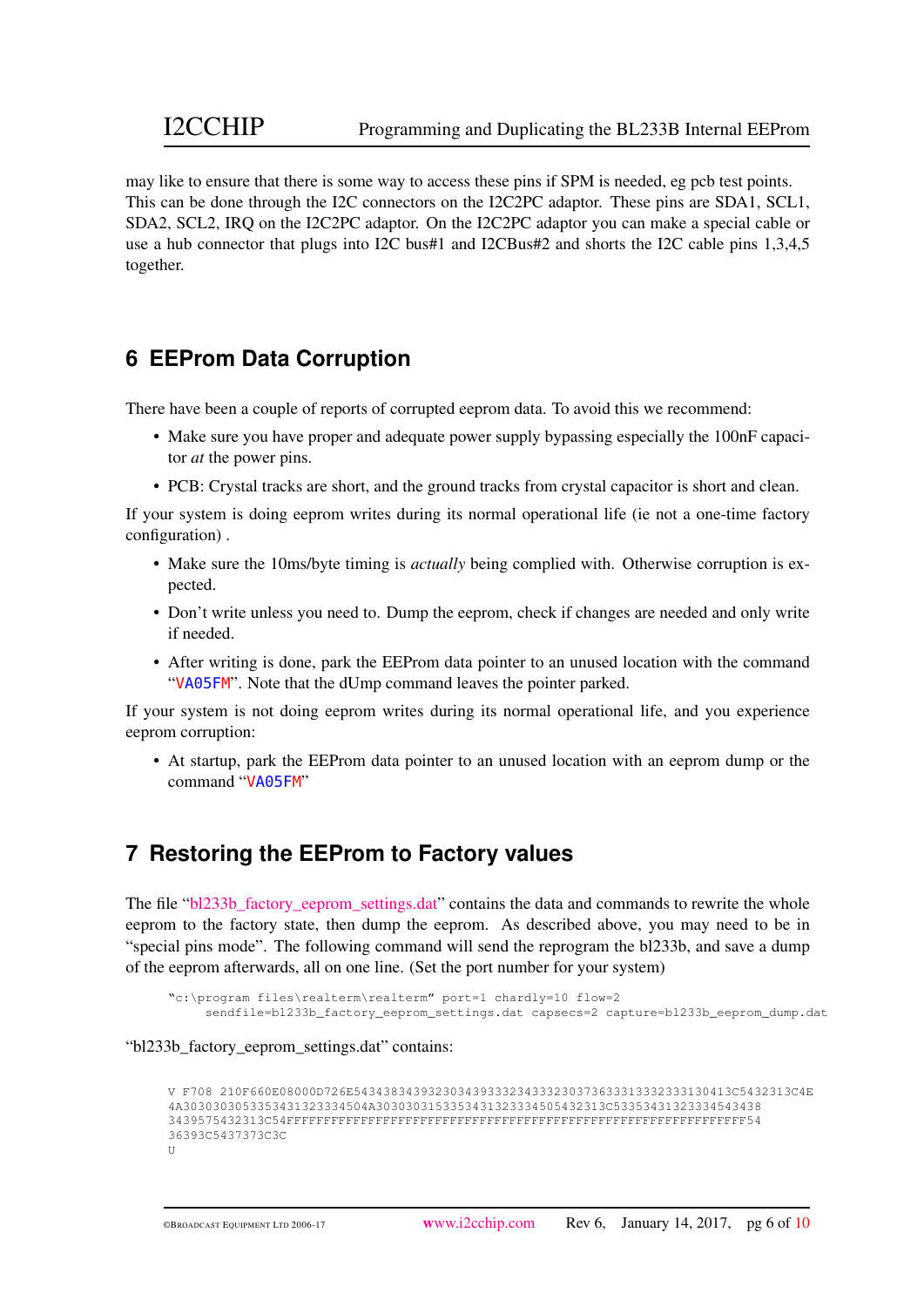# <span id="page-6-0"></span>**8 Unique Identifiers, Serial Numbers, and Calibration Coefficients**

The EEProm are be used to implement Unique Identifiers, Serial Numbers, Calibration Coefficients, and other data storage. There are two different approached to doing this:

- Use a macro with the typeback "T" command to send the data back. This is best for small amounts of data.
- Use the eeprom dump "U" command to dump the entire contents of the eeprom. The data is simply stored raw in free eeprom space. This will give better data density for a larger block.

Note that one significant advantage of using the dump approach, is that if an factory fresh adaptor is plugged in, you will not be trying to call random macro commands.

# <span id="page-6-1"></span>**9 Macro Programming**

The BL233B has the ability to perform simple macros. These can be used to

- macros for power-on, interrupt and watchdog actions
- Speed up commands by reducing long command sequences that must be sent to the adaptor to a 3 character call

The mechanism is that command strings are stored directly in eeprom. Note that when writing the eeprom using V, you must send each byte of eeprom as a 2 digit hex value. So if you want "S40P" in eeprom at 0x20, you will send "V20DF 53343050"

## <span id="page-6-2"></span>**9.1 Macro Specific Commands**

| Char                 | <b>Function</b>                                                                                                     | Explanation                                              |  |  |  |  |  |  |
|----------------------|---------------------------------------------------------------------------------------------------------------------|----------------------------------------------------------|--|--|--|--|--|--|
| $\ddot{\phantom{a}}$ | Force return to RS232                                                                                               | Execution returns to RS232 buffer <i>unconditionally</i> |  |  |  |  |  |  |
|                      | <b>Return if Chars</b><br>Execution returns to RS232 buffer if there are chars in buffer, otherwise continues in EE |                                                          |  |  |  |  |  |  |
| ≺                    | Return                                                                                                              | Return to calling Macro or RS232 buffer                  |  |  |  |  |  |  |
| ↘                    | Jump to Address                                                                                                     | Used to call a macro, or to loop and jump within macros  |  |  |  |  |  |  |
|                      | Write to EEProm                                                                                                     | buffer                                                   |  |  |  |  |  |  |
| $\mathbf{U}$         | Dump whole EEProm                                                                                                   | buffer                                                   |  |  |  |  |  |  |
|                      |                                                                                                                     |                                                          |  |  |  |  |  |  |
|                      |                                                                                                                     |                                                          |  |  |  |  |  |  |

These commands are important for Macro use. See BL233B datasheet.

It would be good practice to fill unused eeprom with either non executing commands (eg 0x00), or *return* "<"

## <span id="page-6-3"></span>**9.2 Looping Macros**

Macros may be an endless loop using ">" to jump back to the beginning. It is recommended to use the ";" command within the loop, so it can be interrupted by sending any character.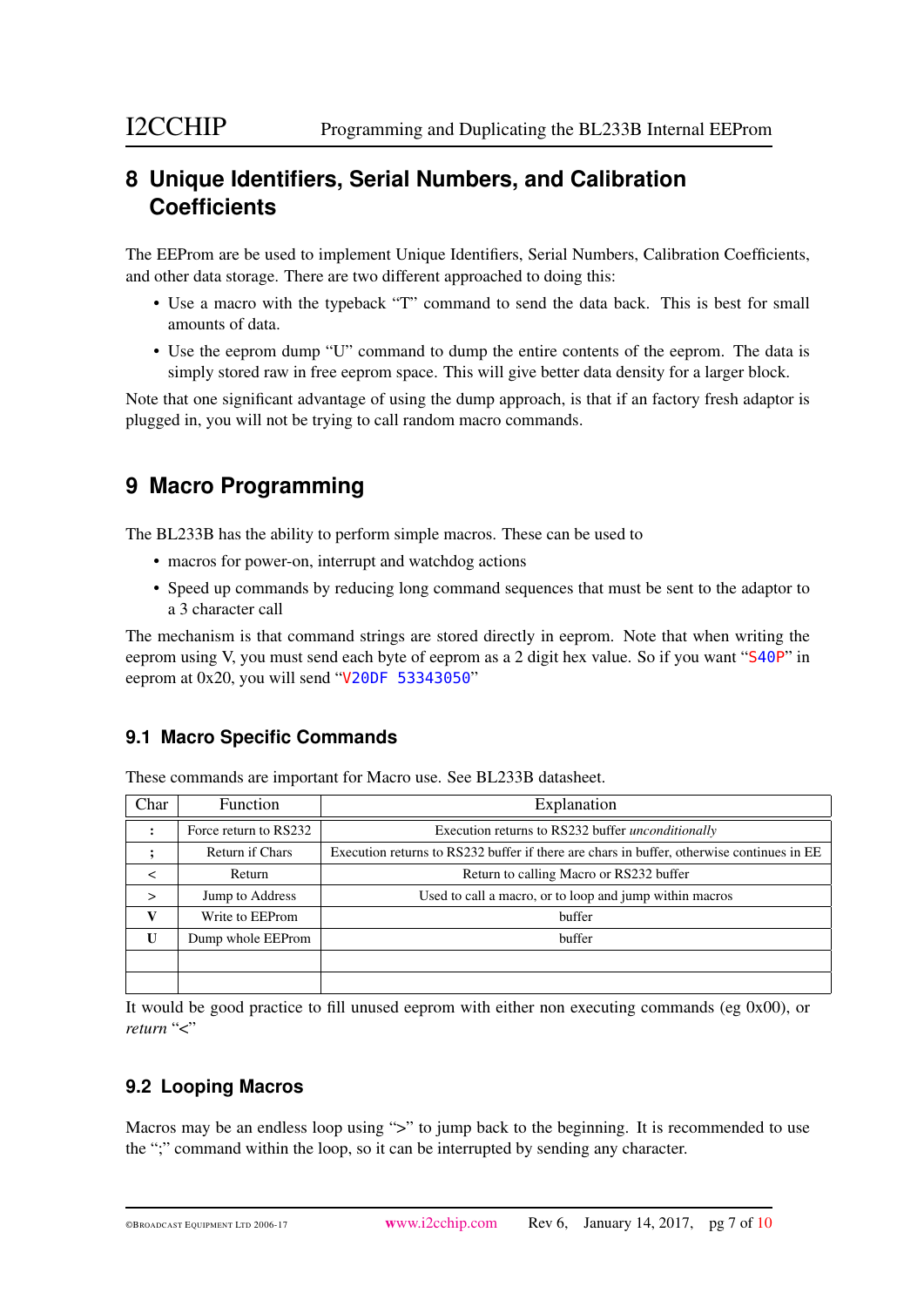#### <span id="page-7-0"></span>**9.3 Subroutines within Macros**

#### <span id="page-7-1"></span>**9.3.1 Calling Depth**

The call depth is only 1 deep. A macro can call a subroutine macro. A second return will always return to the RS232 buffer. A chain of macros can call each other without adverse effect, but the return stack is only 1 deep. It the case below, 20 will call 30; 30 calls 40; 40 returns to 30; but 30 will return to the RS232 buffer, not the calling macro 20 as the stack depth was too great.

0x20: **>30<** 0x30: **>40<** 0x40: **<**

#### <span id="page-7-2"></span>**9.3.2 Examples**

We want to make a macro to that reads all 8 channels of a MAX127, with commas between values. To read channel 0 we need this command:

#### S5080PR02P,

And to for each subsequent channel we change the channel select byte from 80 to 90,A0,B0 etc. Each channel takes 11 bytes of eeprom. So reading 8 channels will take 88 bytes. We could make this better by using W for subsequent reads:

S5080PR02P, W90PR02P, WA0PR02P ~... etc

So this reduces it to 74 bytes. But lets break this up.

#### PR02P,<

is common to all channels, so make it a subroutine macro at  $0x20$ . Now the main macro (at  $0x30$ ) will call it with >20

S5080>20 W90>20 WA0>20 ~... etc

Now we have reduced it to 50 bytes. We have also sped it up. To read the whole ADC required 74 bytes to be sent previously, now a 3 character call is all that is required.

As an endless loop this will read 4 channels on a line, comma separated, with a 1 second pause.

S5080>20 W90>20 WA0>20 WA0>20 L0200.;>30

#### <span id="page-7-3"></span>**9.4 Standard Macros**

As supplied the eeprom has some macros stored in it. The power on macro is always located at 00. The interrupt and watchdog macros have vectors, so they can be moved. Always ensure that there is a valid macro at the vector, a return "<" is the minimum.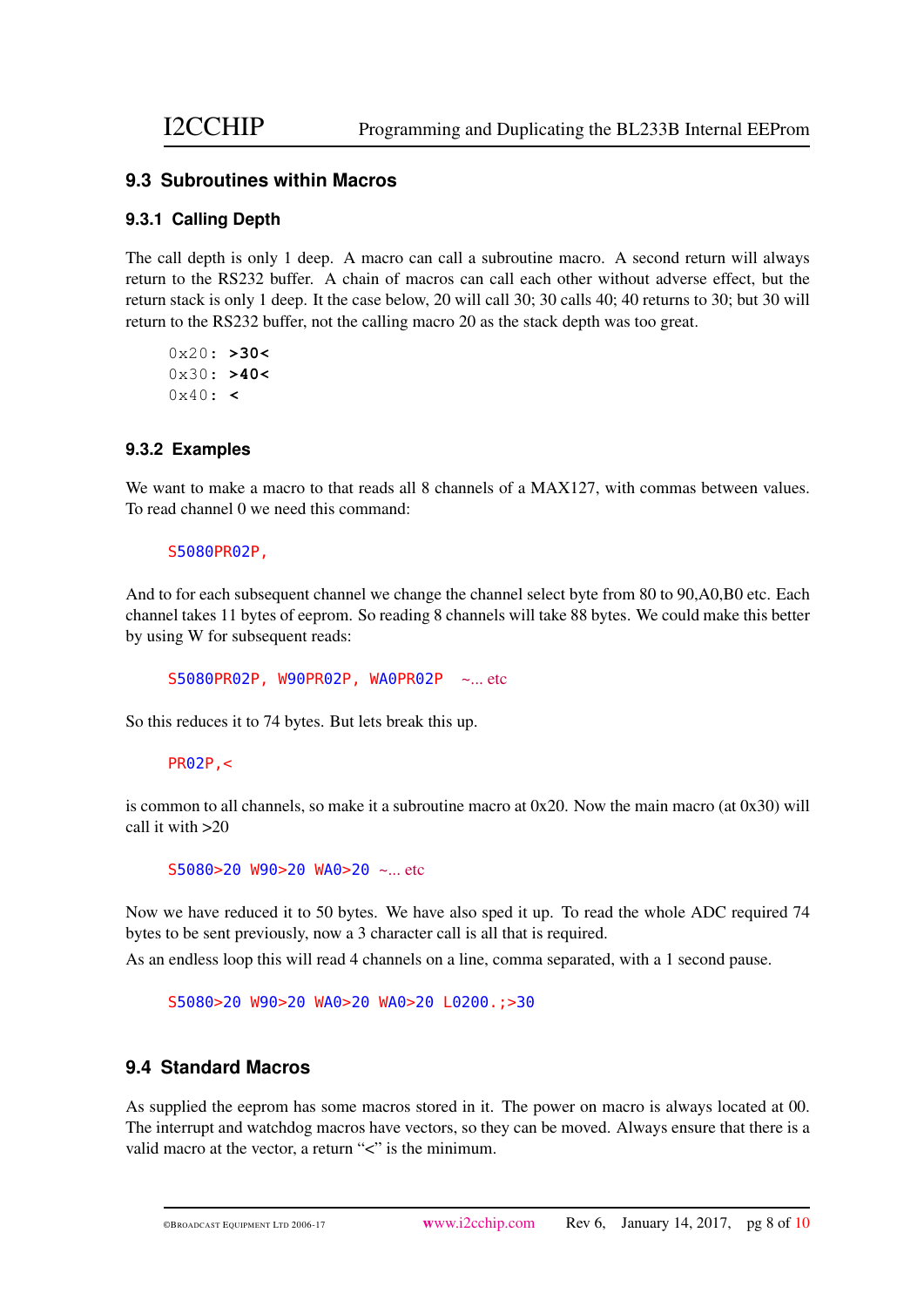## I2CCHIP Programming and Duplicating the BL233B Internal EEProm

| Address        | Macro             |      | Function               |
|----------------|-------------------|------|------------------------|
| 0 <sup>0</sup> | Power On          |      | Shows welcome message  |
| 1 A            |                   |      | types "!"              |
| 1Ε             |                   |      |                        |
| 6F             | Default Interrupt | T69< | types "i"              |
| 73             | Default Watchdog  | T77< | type "w"               |
| 76             | End               |      | should always be $\lt$ |

#### <span id="page-8-0"></span>**9.4.1 Getting the Version string**

>00 will make the power on macro run, and display the welcome and version string. Note that if you have overwritten the power on macro with something different, then it cannot run.

#### <span id="page-8-1"></span>**9.5 EEProm Addresses**

These are the Address/Complement pairs for various addresses

|                | $\boldsymbol{0}$ | ٠<br>л. | ↑    | 3    | 4    | 5    | 6    | 7    | 8    | 9    | A    | B           | $\sqrt{ }$ | D    | E    | $\boldsymbol{\mathrm{F}}$ |
|----------------|------------------|---------|------|------|------|------|------|------|------|------|------|-------------|------------|------|------|---------------------------|
| F <sub>0</sub> |                  |         |      |      |      |      |      | F708 | F807 | F906 | FA05 | <b>FB04</b> | FC03       | FD02 | FE01 | FF00                      |
| $00\,$         | 00FF             | 01FE    | 02FD | 03FC | 04FB | 05FA | 06F9 |      |      |      |      |             |            |      | 0EF1 |                           |
| 10             | 10EF             |         |      |      |      |      |      |      |      |      |      |             |            |      | 1EE1 |                           |
| 20             | 20DF             |         |      |      |      |      |      |      |      |      |      |             |            |      |      |                           |
| 40             |                  |         |      |      |      |      |      |      |      |      |      |             |            |      |      |                           |
| 70             |                  |         |      |      |      |      |      |      |      |      |      |             |            |      |      |                           |
|                |                  |         |      |      |      |      |      |      |      |      |      |             |            |      |      |                           |
|                |                  |         |      |      |      |      |      |      |      |      |      |             |            |      |      |                           |

## <span id="page-8-2"></span>**10 BL233 Versions**

BL233B has welcome string with "V118"

#### <span id="page-8-3"></span>**10.1 BL233C**

When released the BL233C will have the following improvements to EEProm operation:

- Receive characters during eeprom byte programming.. 10ms delays no longer needed. However the procedure described here will always work correctly with all parts, regardless of handshaking and buffer size, so it is to be recommended.
- Special Pins mode works as originally described, so needs to be done properly.
- Data pointer parking to reduce chances of spontaneous corruption, using pointer parking will be pointless.

Note that there is no need or advantage to changing anything that works on BL233B.